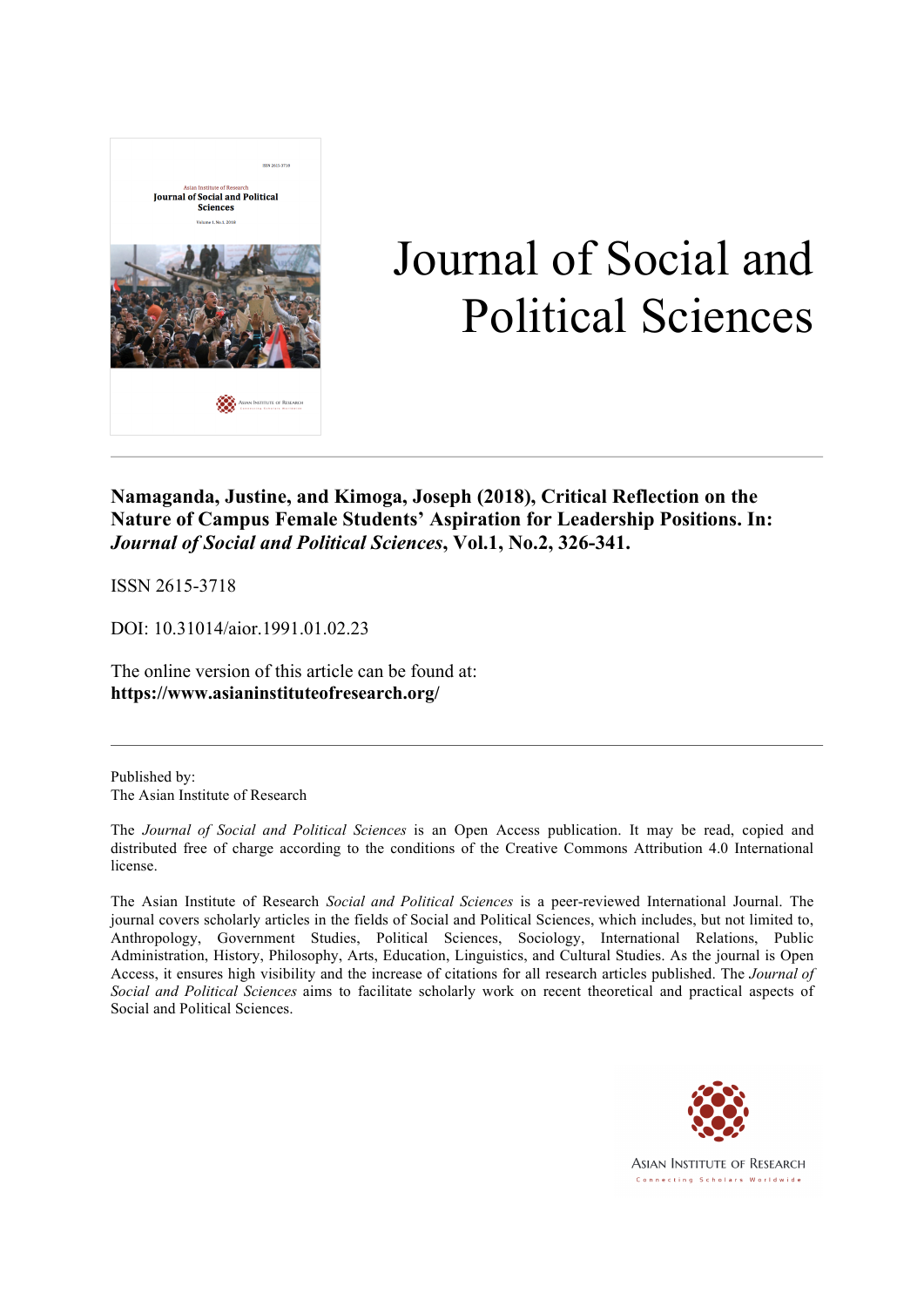

# Critical Reflection on the Nature of Campus Female Students' Aspiration for Leadership Positions

Justine Namaganda<sup>1</sup>, Joseph Kimoga

<sup>1</sup> College of Education and External Studies, Makerere University, P.O Box 7062, Kampala-Uganda, jbazarama@gmail.com

#### **Abstract**

The nature of aspiration for leadership is a necessary reflector of democracy, equality and equity is any situation. Although leadership in itself has intrinsic and extrinsic benefits to the leader and the led, there are many distractors to attaining it. Much research has been carried out in Western and Asian contexts on male dominance in leadership but less on-campus male dominance as reflected in the nature of female aspiration for leadership. This study sought to explore how the nature of campus female students' leadership aspirations results from the dominant male presence in the context. Using an institution in developing countries and drawing on the semistructured interviews to access female students' voices on their leadership aspirations, the study finds and concludes that females are internally and externally disadvantaged through complexity, esteem, and strength. The study recommends institutions to formulate policies strategies and practices that promote and foster female integrated cultures; provide appropriate emotional support and mentorship, and develop a leadership framework that closes the gender numeric and financial gap.

**Keywords:** Leadership, Male Dominance, Female, Campus

#### **Introduction**

There is a plethora of literature written by scholars in western and Asian countries which focuses a lot in general terms on male dominance in leadership, as well as male influence on females to participate in leadership. This influence is particularly traced in the family, social, cultural, and religious. This study, in particular, focuses on the male-dominant presence in higher education in developing countries. The assumption is that the dominant male presence at campus influences female students' aspiration for leadership. The significance of this research is that University Management, the office in charge of gender, and the entire staff may benefit through the awareness of the need to instill and encourage female students take up leadership positions. This will be done through encouraging and at times appointing them to assume positions that are socially believed to be in the preserve of males. The study depends on female students' voices to establish how this presence is reflected in a female's nature of aspiration for leadership.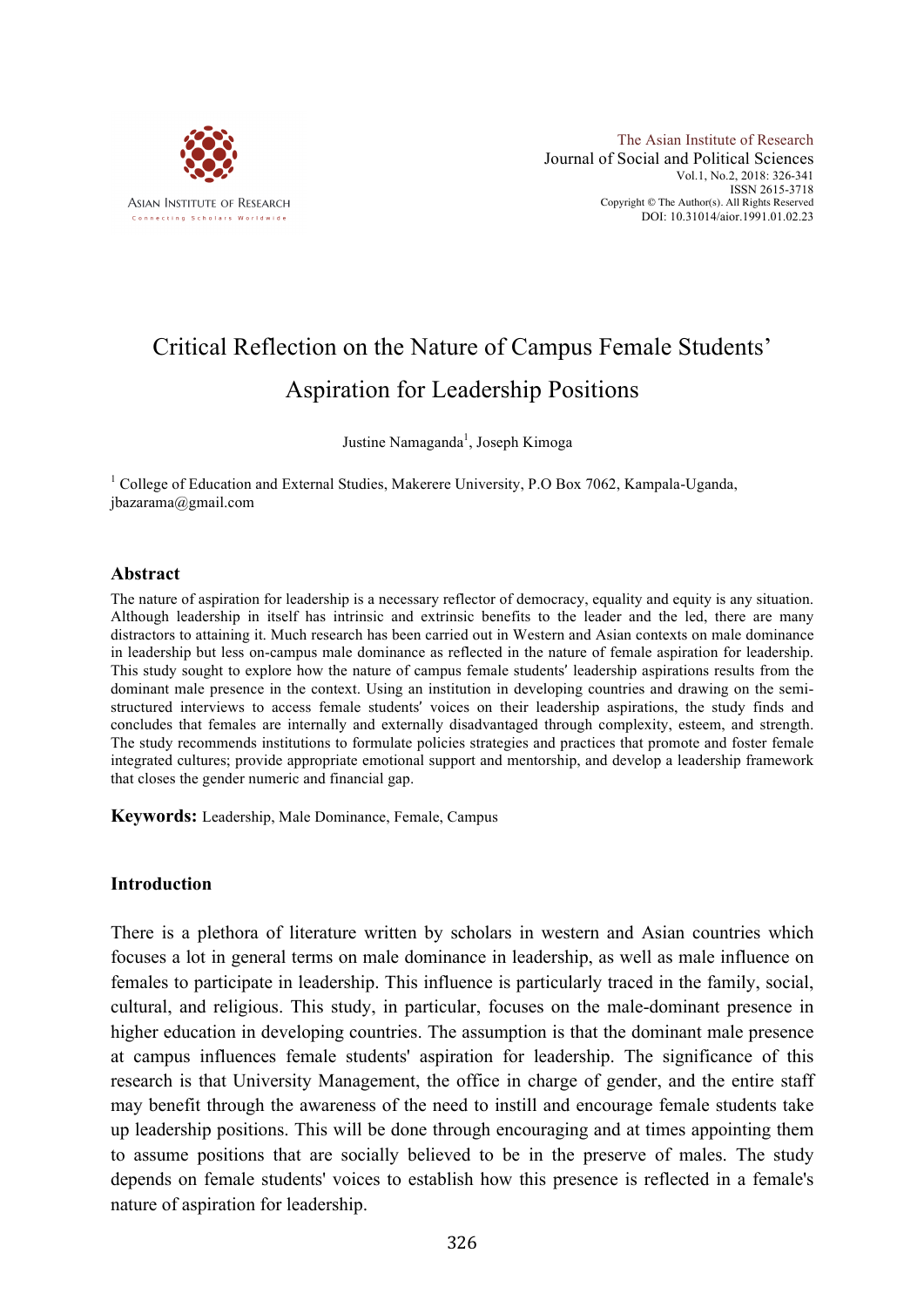# **Literature review**

Participation in leadership has been described by many scholars as traditionally masculine in attitude and practice (Eagly, Eaton, Rose, Riger & McHugh, 2012). When considering universities and how they operate, scholars have recognized that gender can influence organizational practices, such that images, cultures, interactions, and gender-appropriate behaviours are linked to socially construct masculine or feminine ideals within organizational operations (Britton & Logan, 2008). Heather and Kristen (2017) highlight that masculinities, or behaviours, actions and associations that are most often associated with men are perceived to be superior to femininities, or those behaviours most often associated with women. Patriarchal elements are virtually marginalising female participation in leadership in many spheres of public life (Scott-Samuel, Crawshaw & Oakley, 2015). This has made participation in leadership to remain largely male-dominated, despite substantial female students' progress (Matsa & Miller, 2013). Globally, many renowned scholars have advanced research on the influence of male participation which is used as a yardstick for the female participation in leadership (Galante &Ward, 2017; Heather & Kristen, 2017). Dasgupta and Asgari (2004) noted that some academic environments in male-dominated disciplines like sciences and maths produced an increase in automatic stereotypic beliefs in leadership among female students, thus the effect was mediated by the male course instructor. In other words, females' attitudes and beliefs about leadership are considered depending on the male disposition. Such perspectives about leadership emphasizing traits and behaviours often embodied by men emphasizing hierarchy, competition, individualistic achievement, and power through command and control, may serve to limit females' access to leadership participation (Heather & Kristen, 2017).

On the other hand, Stead (2013) found out that, men who are in leadership appeared to have little if any, detrimental influence on females in regard to their expectations, achievements, and involvement in leadership. This implies that their expectations and aspirations in leadership are less divergent at Higher Education level than at lower levels of education. Patriarchal issues related to female participation in University leadership have attracted a lot of attention from scholars (Banducci, 2010; Burton, 2015; Galante & Ward, 2017; Heather & Kristen, 2017). Scott-Samuel et al. (2015) found out that patriarchal social structure, attitudes, and practices are part of a wider set of social structural determinants of female underrepresentation in leadership. The female gender under-representation in leadership (Scott-Samuel et al., 2015; Onyango, Enose, Simatwa & Ondigi, 2011) could probably be due to the patriarchal social structures, attitudes, and practices that commonly give rise to these inequalities.

Researchers have found the impact on females participating in leadership with regards to hegemonic masculinity (Bacchi, 2009) and patriarchy (Scott-Samuel et al., 2015), in contributing to negative attitudes and behaviours of females as well as influencing men's beliefs steadfastly maintaining that women are less intelligent than men (Archard, 2012). In Kenya, traditional perceptions of women as inferior to men prevail as many people uphold cultural practices which enhance the subordination of women. Consequently, men continue to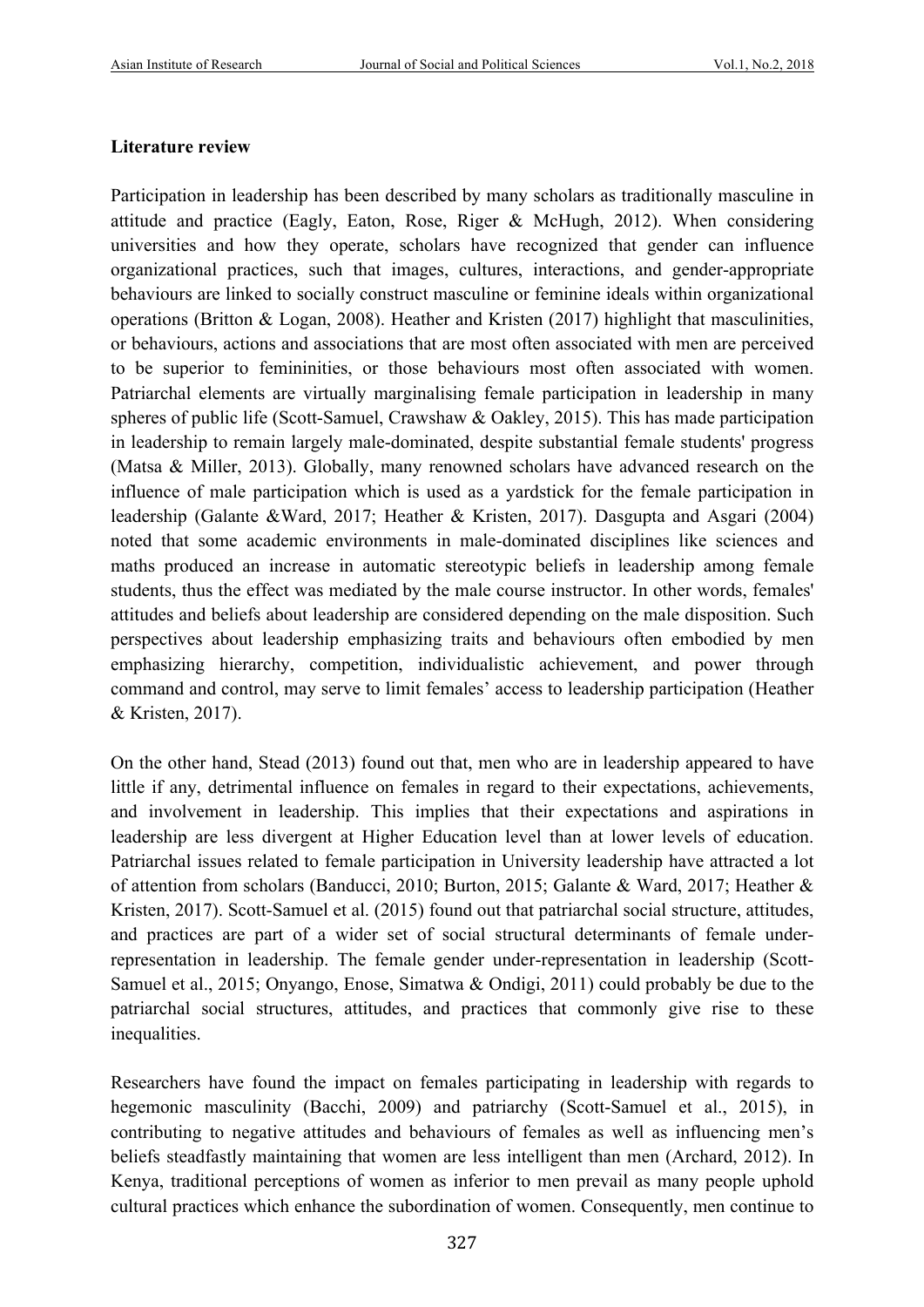dominate women in political, economic, social, and religious realms (Kasomo, 2012). Such views intensify the gender division by supporting the notion of male dominance, which further solidifies gender disparities in leadership.

Females in traditionally male-dominated environments are expected to behave in a similar fashion as their male counterparts; this expectation becomes more pronounced as they reach leadership positions (Herrera, Duncan, Green & Skaggs, 2012). However, Archard (2012) found that girls, at times, lack confidence in themselves and their ability to enact leadership. Despite their highly competitive nature and educational successes, girls perceive lack of confidence as an important flaw in their capacity to become leaders (Baker, 2010). Recent research reported by Matsa & Miller (2013) uncovered a significant positive relationship between self-confidence and gender masculinity of leader emergence. It is likely that a positive relationship between self-confidence and leader emergence indicates that both attitudes toward leadership and leadership experience are stronger predictors of leader emergence than masculine gender role.

Although aspects of self-confidence are indirectly contained in the masculinity scale (for example, assertiveness, self-reliance, willingness to take a stand), these descriptors do not fully capture the construct of self-confidence (Kolehmainen, Brennan, Filut, Isaac & Carnes, 2014). Self-confidence, the degree of perceived probability of success in leadership (Hyde, 2014), has been linked to gender masculinity (Bryant-Anderson & Roby, 2012; Crites, Dickson & Lorenz, 2015). Hoyt, Johnson, Murphy, and Skinnell (2010) confirmed this when they indicated that self-confidence has a substantial impact on an individual's chances of being perceived as a group's emergent leader. This implies that females need more support building confidence to feel like they can be leaders and the lack of confidence affects an array of other activities tied to ultimately becoming leaders. This is consistent with results reported by other researchers (for example, Anderson, Ahamd, King, Lindsey, Feyre, Ragone & Kim, 2015; Bryant-Anderson & Roby, 2012) showing that situational influences moderate the differences in self-confidence seemingly attributable to biological sex. However, no significant differences in self-confidence between males and females were found when gender role identity was held constant. Despite several studies having linked self-confidence with masculinity leadership (Bligh, Schlehofer, Casad & Gaffney, 2012; Northouse, 2015; Tate & Yang, 2015; Williams, Kilanski & Muller, 2014), there are further indications that females need more support-building-confidence to feel like they can be leaders and lack of it may affect an array of other activities tied to ultimately becoming leaders. Therefore, females who identify with being leaders in school growing up, feel less confident to lead. So focus should specifically be on building their confidence and help them to boost their abilities.

Leadership is a powerful life skill that influences the future of our local, national and global communities (Voelkar, 2016). Apart from acquiring knowledge on how gender and power interact with leadership in HE (Brown, 2011; Morley, 2013; Stead, 2013; Voelkar, 2016), questions are raised about the relentless misrecognition of women's leadership capacities and suggests the need for an expanded chain of leadership with which to move into the University of the Future (Morley, 2013). Despite the many positive and productive changes observed in the leadership opportunities for women and girls, they remain highly under-represented in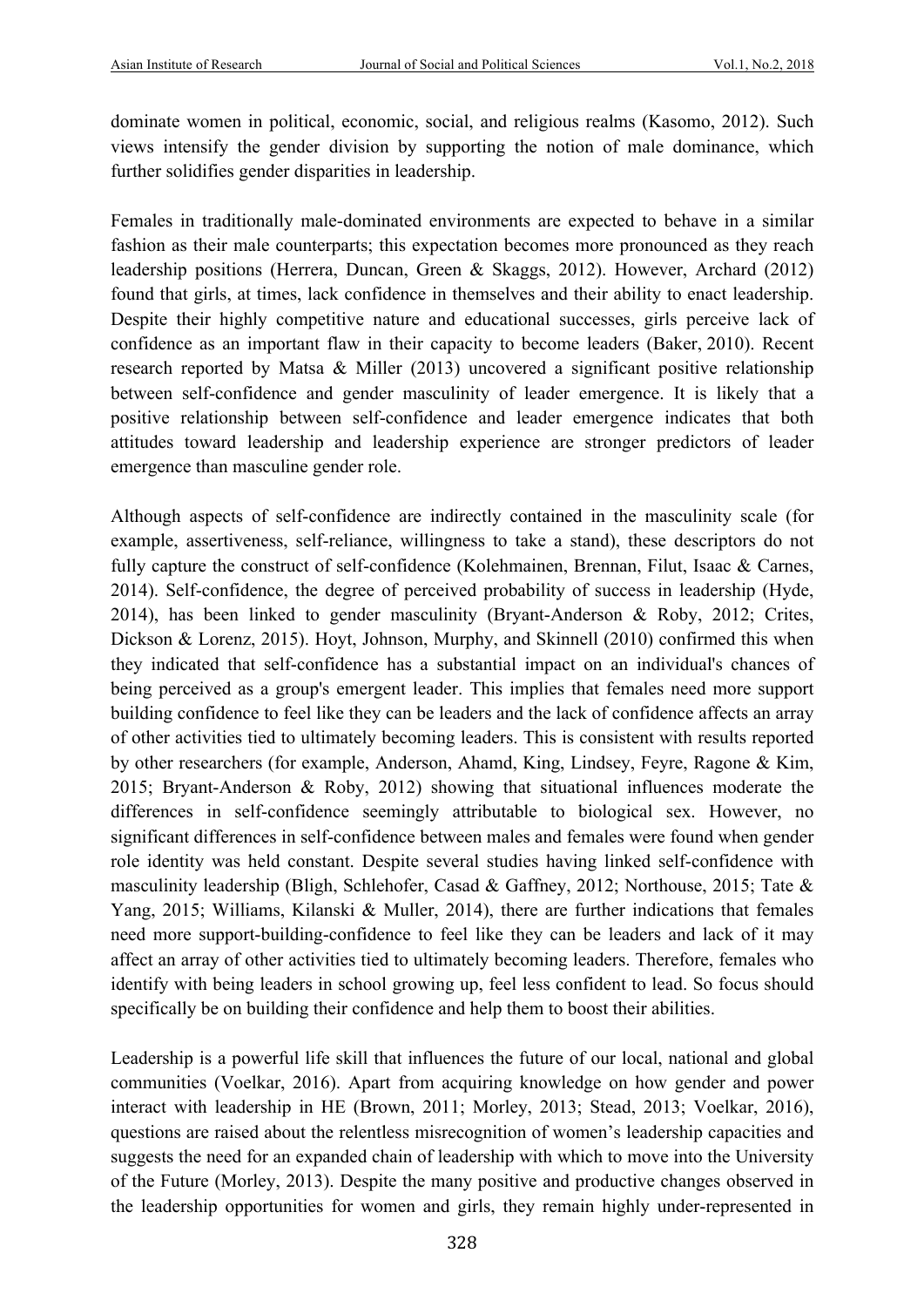positional leadership roles (Bong, Cho, Ahn & Kim, 2012; Morley, 2014; Nicholas & Nicholas, 2014 & Voelkar, 2016). Females' underrepresentation as leaders, in turn, limits their opportunities to advance into formal leadership positions at colleges and universities. It is therefore not surprising that men outnumber women even among newly appointed deans, provosts, and presidents (Hammond, 2015). Stereotypically male characteristics; independence, aggression, competitiveness, rationality, dominance, objectivity, all correlate with current expectations of leadership (Crites et al., 2015). Those expectations, in turn, affect females' and men's self-perceptions.

Female leadership is stereotypically in masculine terms, although some evidence exists that an androgynous leadership style also may be related to perceptions of leadership (Morley, 2014). Leadership was associated with hierarchy and hierarchy was seen as inextricably linked with the patriarchal domination over women. To liberate themselves from patriarchy, women were trying to organize without hierarchy, through collectives and networks. Instead of there being leaders and followers, women would empower themselves by taking responsibility for decisions, which would be reached by consensus (Sawer & Merrindahl, 2014). Traditional beliefs about the male gender role accounted for only a small percentage of the variance of men's influence on females' leadership participation.

Given societal changes in the perceptions of the roles of men and women, it may be that women today, particularly young women leaders, view themselves and are viewed by others as possessing more characteristics that are traditionally, and stereotypically, described as masculine (Wielkiewicz, Fischer, Stelzner, Overland & Sinner, 2012). This view was supported by Schuh, Bark, Quaquebeke, Hossiep, Frieg, and Dick (2013) who concluded that female graduate students in business rate themselves higher in masculinity than in femininity. Similarly, Morley (2014) found that self-perceptions of masculine gender role characteristics would predict individuals who were perceived by others as leaders.

Despite the fact that behaviours traditionally associated with masculine leaders include aggressiveness, ambition, competitiveness, dominance, self-confidence, and individualism, females, however, have maintained femininity behaviours including compassion, affection, helpful, friendly, sympathetic, and caring (Herrera et al., 2012). Studies have been conducted that support these stereotypes in the perceptions of others when gauging female leadership ability (Northouse, 2015). While arguments display various perceptions of masculine versus feminine leadership, it is an important stereotype that can have an influence on the advancement of women in leadership positions. This leads to the various aspects and encountered situations which hinder females due to stereotypes about their abilities to lead (Herrera et al., 2012). In the study by Wielkiewicz et al., (2012), while students of both genders had high expectations but unsophisticated beliefs about their own leadership abilities, men thought significantly more hierarchically about leadership than women did, whereas women preferred more systemic, communal leadership. According to Morley (2014), incoming male and female first-year college students tended to have different beliefs about leadership.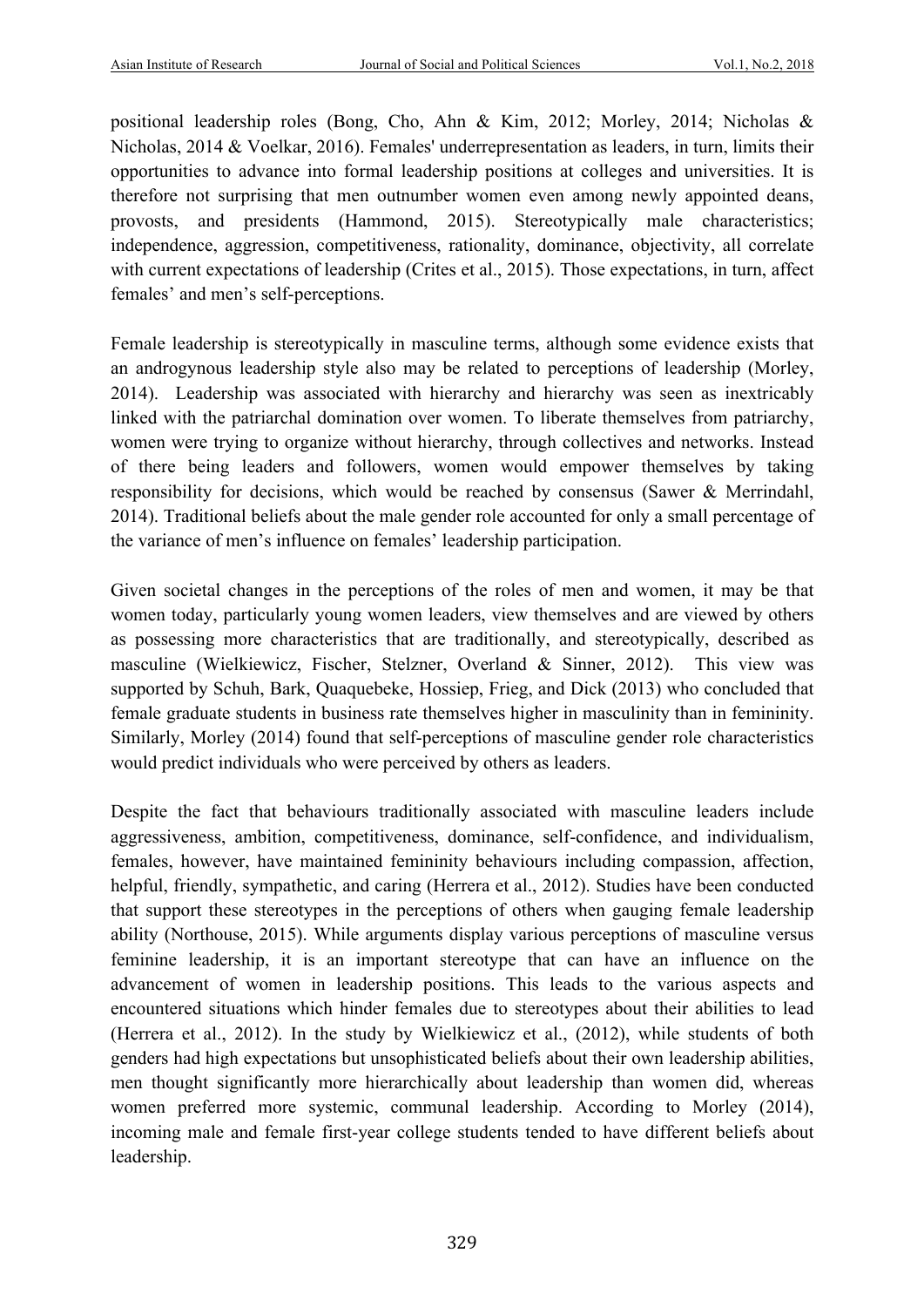However, not all research has found the association between the male presence and female students' participation in leadership to be particularly strong (Gallagher & Parrott, 2011; Ghajarieh & Cheng, 2011). In fact, counter to their predictions, Mwisukha and Rintaugu (2013) found that gender, age, and positional status had variant relationships with the factors that cause female participation in leadership. This finding suggests that other factors, perhaps more proximal predictors of female participation in leadership, may better explain this association. Moreover, whereas Mwisukha and Rintaugu (2013) examined gender, age and positional status of the female as a dimensional construct, a substantial literature has presented a set of underlying aspects that influence female participation in leadership.

Although females are still underrepresented in leadership roles, which pose an ethical challenge to society at large (Bong et al., 2011; Hora, 2014; Mwisukha & Rintaugu, 2013; Oguntoyinbo, 2014), specifically it was found that females consistently reported lower power motivation than men. This, in turn, mediated the link between gender and leadership role occupied (Schuh et al., 2014). The leadership development and empowerment of women and girls has become increasingly popular and Voelkar (2016) provides unique opportunities to develop leadership skills for female, including embracing leadership diversity and deconstructing gender stereotyping, building networking and mentorship and encouraging girls to use their voice and exercise leadership skills in order to help physical educators and coaches maximize the leadership development of girls.

The socio-cultural attitudes and lack of acquisition of the necessary experience for taking part in public decision-making, over-burden of domestic responsibilities, continuation of the negative attitudes regarding women's ability to lead and govern, lack of role models of women leaders for young women and girls, and the like can be stated as limiting women participation in leadership (Lang, Szabo, Catana, Konecna & Skalova, 2013). Therefore, there is a complex web of influences, with individual value preferences being a particularly strong predictor of students' participative leadership expectations. Further research on the psychological factors that impinge on women in leadership may be a worthwhile venture (Mwisukha & Rintaugu, 2013). Klofstad, Anderson, and Peters (2012) results show that both men and women select male and female leaders with lower voices. These findings suggest that men and women with lower-pitched voices may be more successful in obtaining positions of leadership. This might also suggest that because women, on average, have higher-pitched voices than men, voice pitch could be a factor that contributes to fewer women holding leadership roles than men. Nevertheless, the determinants of participation in leadership differed among adolescents in different educational courses (Mburu, 2013).

Societal culture practices, as perceived by students, have an additional impact on the leadership ideals. This was echoed in Lang et al., (2013)'s findings that suggested a complex web of influences, with individual value preferences being a particularly strong predictor of students' participation in leadership. Depending on the experiences involved, male role models may shape a young person's emerging ideal of leadership in the participative as well as non-participative direction (Vasavada, 2012). However individual value preferences play an important role in shaping leadership expectations. Early role models may also influence the development of students' leadership ideals (Hora, 2014). This was not different from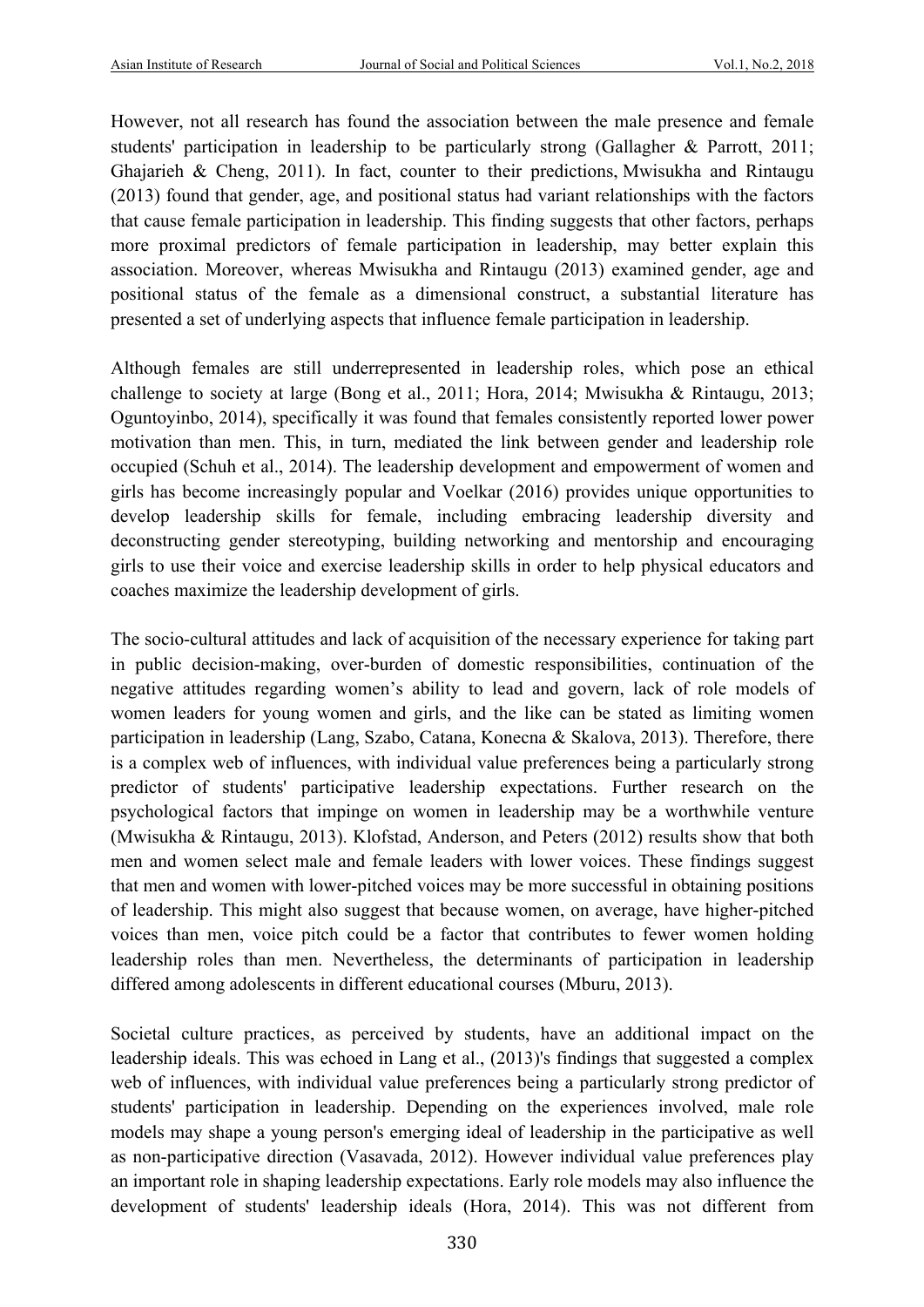Manyibe, and Otiso, (2013) who found that family, church, African cultures, and high school influences, influenced the leadership participation of females during their stay at the campus, and eventually described these factors as inclusive.

In addition to, Beaman, Duflo, Pande, and Topalova (2012) aver that adolescent females' career aspirations and educational attainment influence their participation in leadership. However, as according to Hora (2014) there are also major barriers hindering women from public leadership and decision-making positions. However, the strength of females' leadership lies not in their ability to conform to prevailing masculine stereotypes of leadership, but in women's unique abilities (Vasavada, 2012). Research has also identified how high school experiences significantly influenced females' leadership participation. Nevertheless, Manyibe et al. (2013) revealed that the outstanding performance of the participants in curricular or extracurricular activities gave them an edge that propelled them to leadership roles in high school. Therefore, good academic interaction is one area that one should not forsake in order to embrace any leadership position.

Christofides, Hoy, Milla, and Stengos (2012) relatedly affirmed that parental expectations and peer effects had a significant influence on female leadership participation. Apart from this indirect path, parents and careers also influence female participation in leadership directly (Rajesh & Chandrasekaran, 2014). This implies that policy measures that operate on parental influences may modify leadership outcomes in desired directions. The findings of Morley (2014) and Voelkar (2016) attribute female participation in leadership to the school atmosphere, attitude from the student, social support from the fathers and a sense of coherence (Sealy & Singh, 2009). For instance, Nicholas and Nicholas (2014)'s study indicated that those females whose fathers were so dominant in various aspects of their lives had a lower aspiration for leadership compared to those whose fathers were not dominant in any way. This implies that paternal dominance and involvement in one way has both a positive and negative influence on the female participation in leadership. However, while participation in leadership by students on higher education levels was associated with father's education (Lumpkin, 2008), the leadership of their peers on lower educational levels had a stronger association with mother's education and perceived social support from the father and friends (Mendonça, Cheng, Melo & Junior, 2014; Taylor, Conger, Robins & Widaman, 2015). Moreover, the environment, the family, and the individual adolescent are all associated with the level of participation in leadership, but in a different way for different educational courses. On the contrary, other studies deny social support from the father and friends as not associated with female participation in leadership (Sperandio & Kagoda, 2010; Guta & Mukerem, 2015; Atinaf & Petros, 2016).

# **Methods**

In order to pursue the purpose of this study, we opted to use Makerere University as our contextual case where there are distinct differences in male-female percentage ratios in administration 52.3:47.7; academic staff 73.1:26.9; and students 52.7:47.3 (Makerere University Directorate of Quality Assurance, 2016). We drew on the interpretive paradigm and used focused interviews on four factors that stood out from the above literature, namely;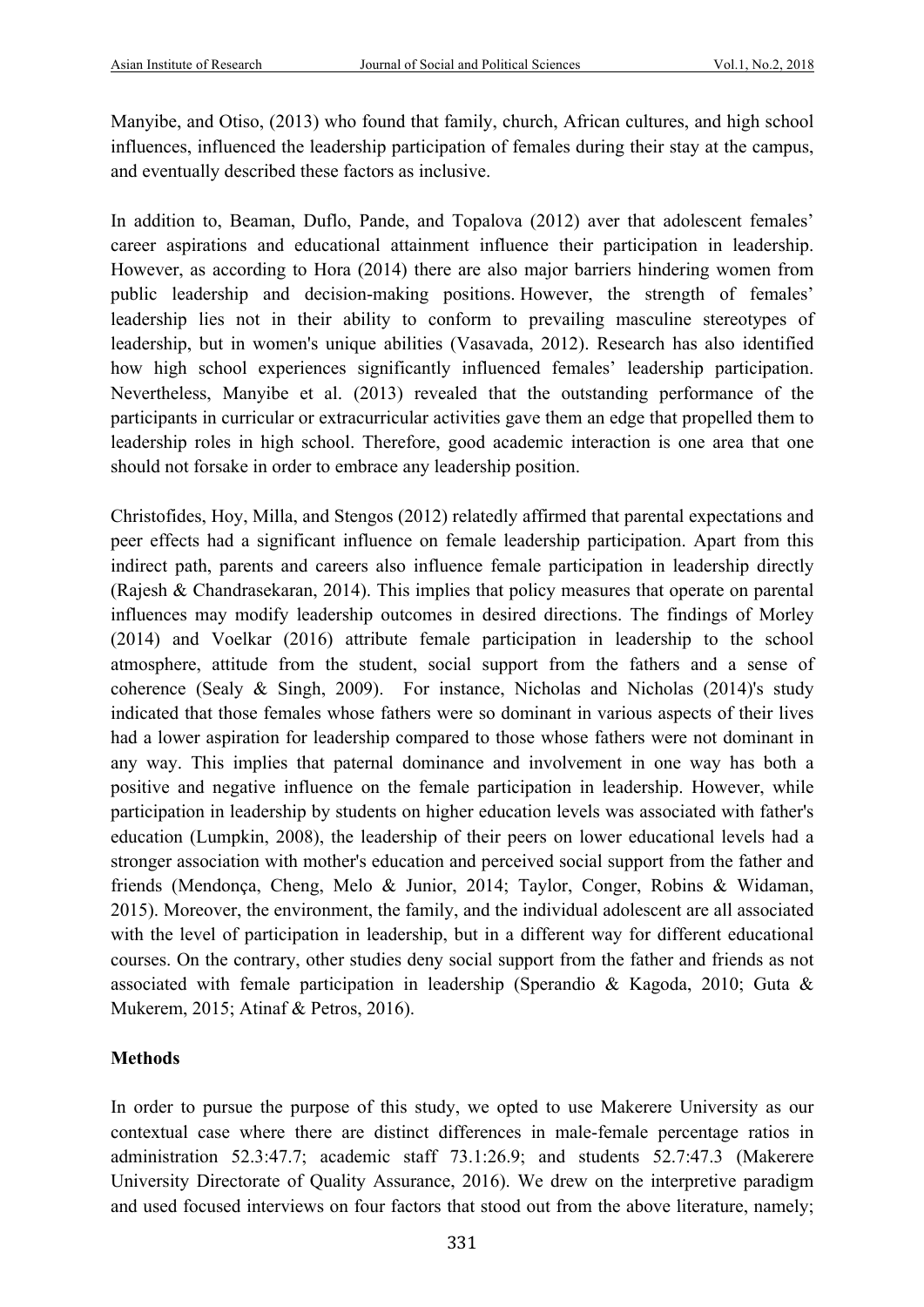complexity, self-confidence, numeric advantage and financial ability so as explore campus male influence in female students' participation in leadership. We chose four colleges from the two disciplinary fields; two from sciences (College of Engineering, Design, Art and Technology (CEDAT), and College of Health Sciences (CHS)) and two from humanities (College of Humanities and Social Sciences (CHUSS), and College of Education and External Studies (CEES)). We interviewed two female students from every college, making a total of eight individual cases. The names herein are pseudonyms. We posed questions on three factors that we developed based on the leadership context and systems within which female students operate. The factors are; complexity, esteem, and strength. These have been highlighted in the introduction as a precursor to the problem, and subsequently reviewed in the literature. The factors enabled us to understand the nature of campus female students' aspiration for leadership positions. After the transcription of data, we categorized responses according to the above three factors. We arranged the voices according to the most commonly given reason to the least. We analyzed the results which we present as findings.

# **Findings**

# Complexity

Female students' dependence on males stood out vividly from all the eight participants when they confirmed that without males they couldn't survive on their own. For example, Chantal stated:

> Females feel so timid, and it has incapacitated them to the extent that they can't do anything on their own. … Inferiority complex makes the female students to entirely depend on men, which dehumanizes their ability to participate in leadership.

Participants further claimed that female students had been made to think they are not good enough to participate in most of the top leadership positions. This has influenced the females' inability to participate in leadership. Particularly Felicity intimated:

> Sometimes we are inferior because we think we don't have what it takes to compete with men, and because we think we are not as good as men. All we have to do is to do what we know best and leave the rest to the males. When we are made inferior, we can't do it however much we try, because we are females. Even in the top management of Makerere University, there are very few females. Most are males because they think they can do best.

Relegating females to lower leadership positions was further blamed on males by Rehema that:

> Males have made females think that they don't fit in the society. So you either go for the low positions or leave politics. When they [females] are criticized over the mistakes they do, which mistakes are also done by men but go without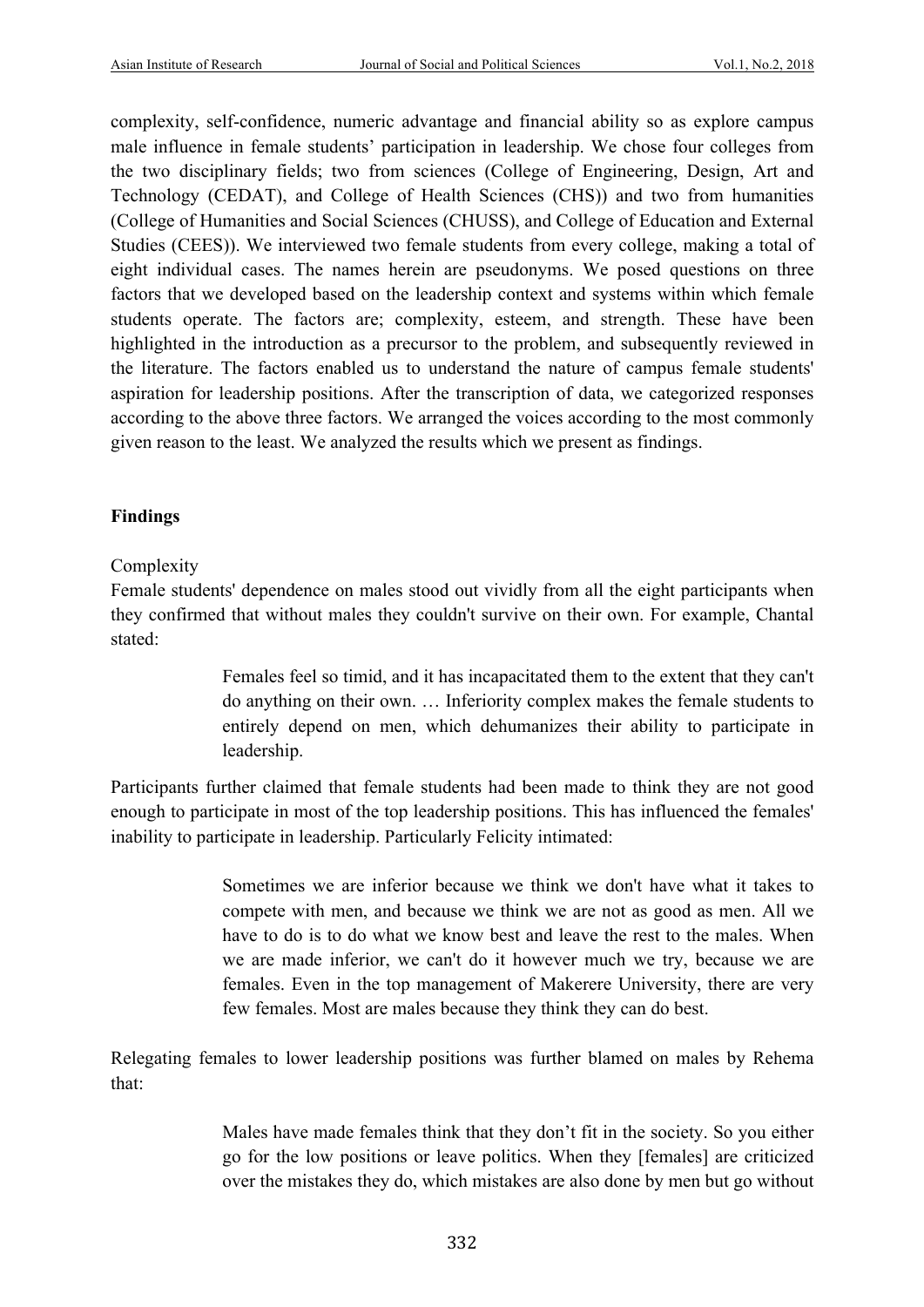being criticized, it dehumanizes them. Since women fear being criticized, they step aside and give the floor to males.

As a matter of fact, Allen clearly stated, "I fear being criticized, so I can't opt to try out something new because I don't believe that I will be successful." And as for Shakira, "I have all it takes to be the guild president, but I fear to be criticized."

Participants noted that female students had been made to think that they do not have the ability to lead especially in the top leadership positions because, as Carol supplemented, "males can't trust a woman with such a big responsibility because she is a woman, and have a feeling she can't manage."

Esteem

According to seven participants, having low esteem has affected female students' participation in leadership. In support of this Felicity said, "loss of esteem among females is mainly due to the way most boys treat the girls, they make you feel that you can't measure up to them." Nevertheless, as Florence shares, being low esteemed not only diminishes the females' ability to participate in leadership but also incapacitates them:

> The loss of esteem in girls is mainly due to the ways most boys treat them, that's why you see mostly boys are dominant in leadership. For instance, when a girl contests to become a Guild President, during the campaign, these notorious boys … make her do all sorts of despicable things, vulgar language inclusive. … And because in most cases there is always a candidate from their hall they will give all the support to him and then you they will make her feel demoralized that she can't measure up to them. So when girls look at that they feel like they can't go for such a post, they would rather be secretaries in their faculty associations.

Although leadership comes from God, the fact remains that males have more chances than females. They are always uncertain, and they can't come out stronger and feel convinced that they can do it better and win the race. Therefore, this makes the females uncertain. Josephine strongly confirmed this when she said:

> The Guild President is a male we have had very few female presidents. I feel females don't have what it takes, that's why they are never sure of themselves, and another thing: men look at females as if we do not have enough of what it takes to be in this position. But I believe if we were given this chance we would make it, or we could also do better. But males feel more powerful … so the low esteem puts us in a system where we find ourselves in lower positions.

Being low esteemed among the females have brought about noncommittal attitude. Josephine confirmed this when she stated, "this weakness came from the past; it feels like the males are supposed to be the supreme leaders and so females lose commitment to the right cause." This has really affected the female participation in a top leadership position just as Rehama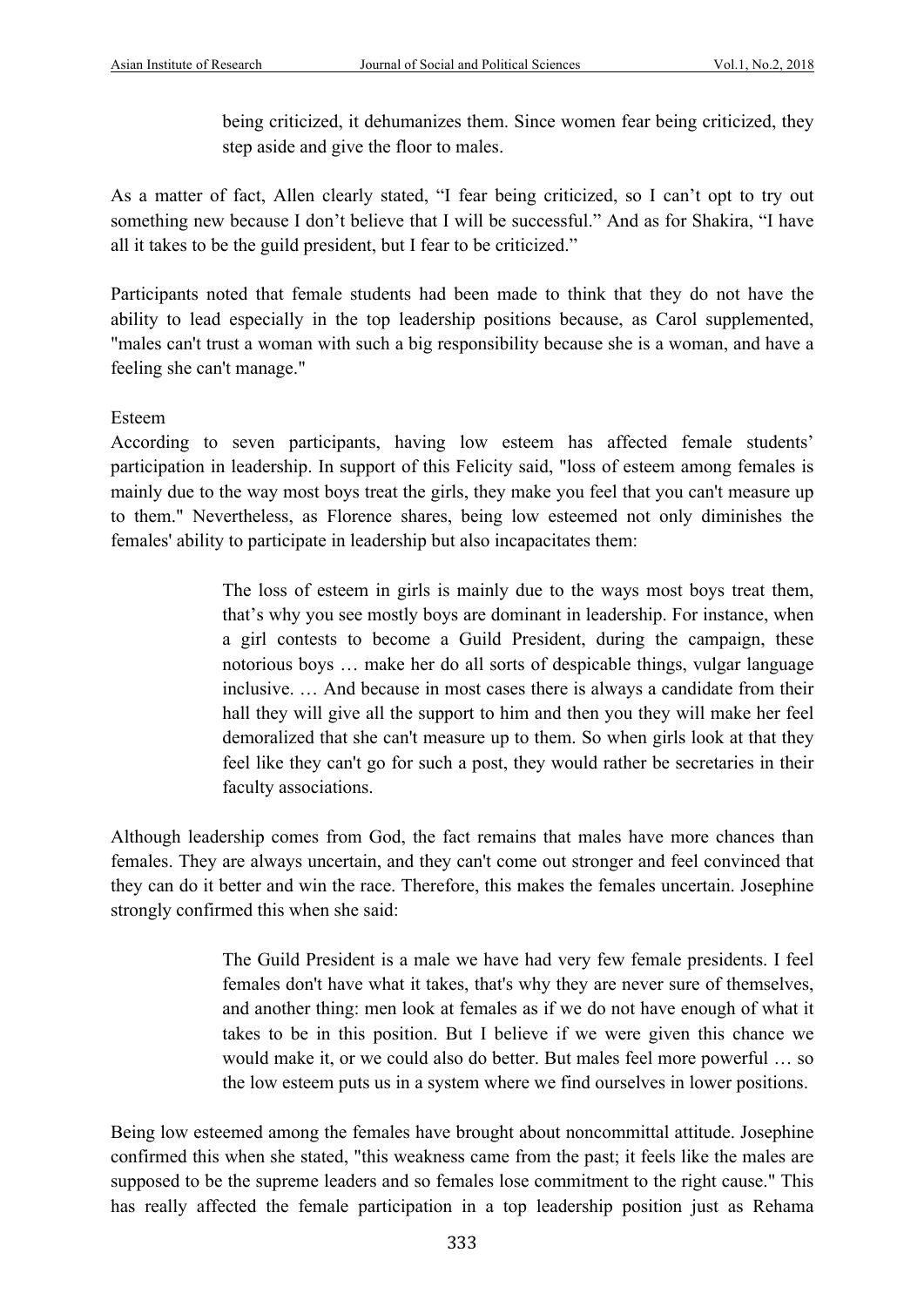echoed, "In Makerere University, it is hard to have an unshaken female candidate because there is always a comparison between male and female leadership."

### Strength

This was reflected in terms of people and financial. Eight participants said that females always have fewer followers, so the chances are high that they will be disregarded and will earn very few votes. This was confirmed by Josephine when she said:

> Looking at the ratio of 3:1, of course, females are fewer, even standing for such a post, they will be few. Because of their fewer numbers, it will be hard for them to get support from the opposite sex. And of course, voters give respect to those with big crowds. Because people follow crowds, if you have a big crowd, many will vote for you. People want to be very sure that their votes are not put to waste. They will support those who have larger crowds.

It's not enough to be vocal and confident, but also having the assurance of the outcome of one's ventures. Participants shared that females are always unsure of the outcome due to the small numbers of voters supporting them. In her submission, Josephine said, "It's a bit hard for girls to win because they are always doubtful of their voters; the number of those behind the guys is big, and even their support is overwhelming." Similarly, Allen confirmed:

If girls are few in number, definitely they will be outnumbered. They fear what the guys and other people will say. And also because most girls do not go to vote, they are doubtful, and they fear to waste their votes. So it's really hard to convince the guys that even a girl can actually lead them. The male ego the guys have is strong; the girls can't beat that. The dream of winning in leadership calls for more than guts but also for the ability in terms of finance. Participants noted that it was easier for one with money to persist over the entire period of campaigns. Felicity confirmed to this when she noted:

> It is always the males who have got more money to put in leadership, and since they have got those top stages of leadership, the females think that they can't go for the same posts, because the person seeking that post is a male, has a lot of money and capability and that person in that position is a male. So females just believe assume that without money the position will be won by a male, and so all hope is lost.

Relatedly, Carol and Josephine also intimated that males with small businesses could use that to act as a stepping stone to acquire finance to support them during the entire campaigns. For example, Carol said:

> When we are on campus, it is very easy for males to have small businesses that can support them financially, which is totally different for the girls because they usually depend entirely on the parents. It is very hard on campus to find a girl having her own business. It's mainly because guys are very assertive; they can always find a way of surviving. They can even get loans and start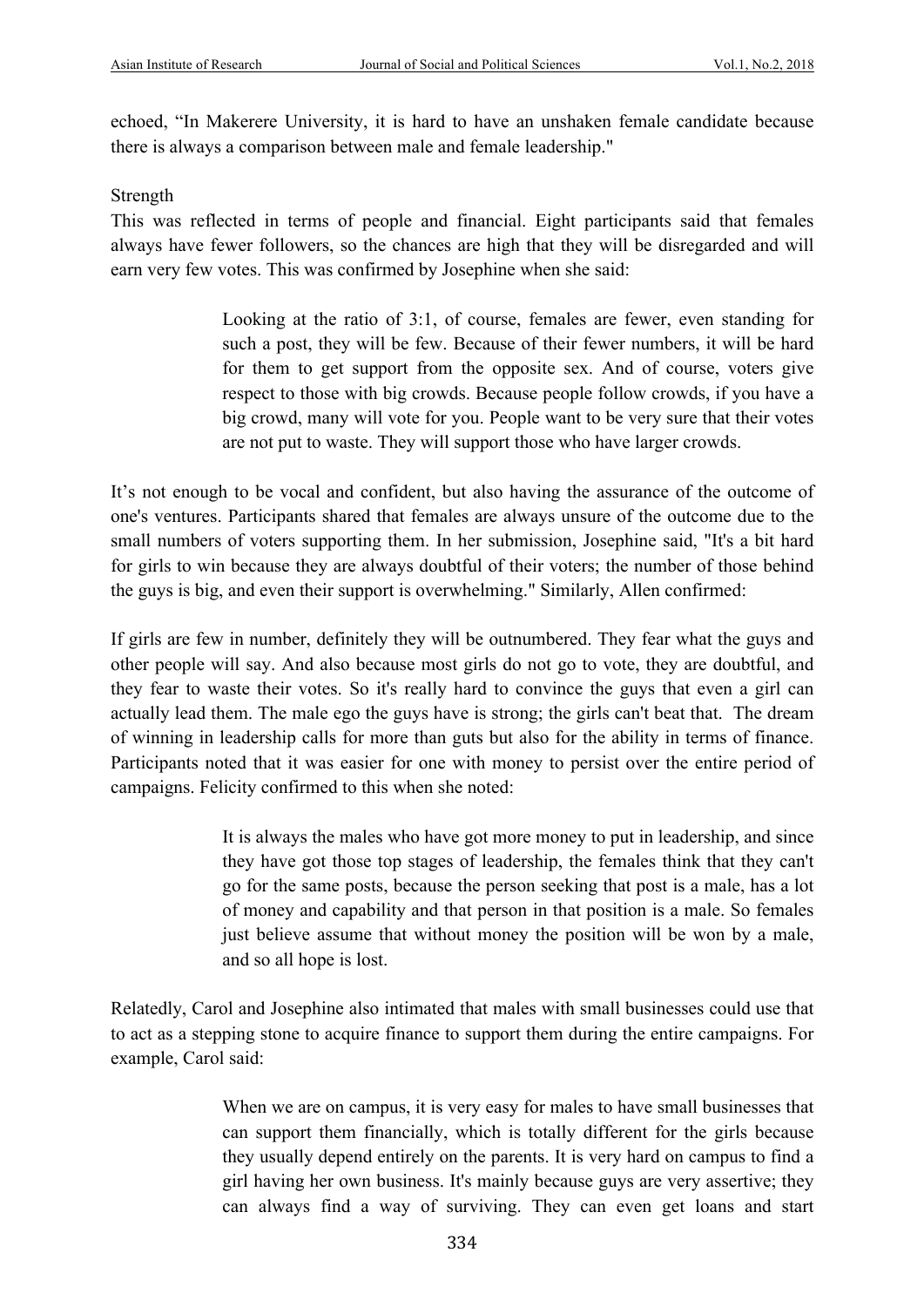businesses and pay after making some profits which is not so much the case for the girls. And if your parents are not willing to support you, it is a bit hard for a young girl to get other sources to finance her campaigns. Actually, it's hard for a girl to be a gild president because of the lack of finances.

# **Discussion**

# Complexity

Leadership is seen as a process of leaders engaging and mobilizing the human needs of followers. Although women are readily recognized as leaders, men always change their own leadership styles, complying women with dependency. This is true because femininity has always been stereotyped as a dependent, submissive and conforming, and hence women have been seen as lacking in leadership qualities (Kellogg Insight, 2013). The male bias is reflected in the false conception of leadership as mere command or control. This seems to be related to patriarchal societies. Female students' dependence on males stood out vividly from all participants, who confirmed that females think that without the males they can't survive on their own. Since females feel they are inferior and fear criticisms, they have remained at the mercy of the males. This has influenced their participation in leadership just like Chantal stated, "This has made the females to feel so timid, and has incapacitated them to the extent that they can't do anything on their own."

Globally, many renowned scholars have advanced research on the influence of male dominance which might be used as a yardstick for the female students' participation in leadership (Galante & Ward, 2017; Heather & Kristen, 2017). Some academic environments in male-dominated disciplines like sciences and maths have produced an increase in automatic stereotypic beliefs in leadership among female students, thus the effect is mediated by the male course instructor (Dasgupta & Asgari, 2004) In other words females' attitudes and beliefs about leadership are considered depending on the male disposition. Such perspectives about leadership emphasizing traits and behaviours often embodied by men emphasizing hierarchy, competition, individualistic achievement, and power through command and control, serve to limit females' access to leadership participation (Heather & Kristen, 2017). This has made participation in leadership to remain largely male-dominated, despite substantial female students' progress (Matsa & Miller, 2013). In Kenya, traditional perceptions of women as inferior to men prevail as many people uphold cultural practices which enhance the subordination of women. Consequently, men continue to dominate women in political, economic, social, and religious realms (Kasomo, 2012). Views such as this intensify the gender division by supporting the notion of male dominance, which further solidifies gender disparities in leadership.

# Esteem

Females in traditionally male-dominated environments are expected to behave in a similar fashion as their male counterparts. This expectation becomes more pronounced as they reach leadership positions (Herrera et al., 2012). However, girls at times lack self-esteem, and their ability to enact leadership is compromised (Archard, 2012). Despite their highly competitive nature and educational successes, girls perceive lack of esteem as an important flaw in their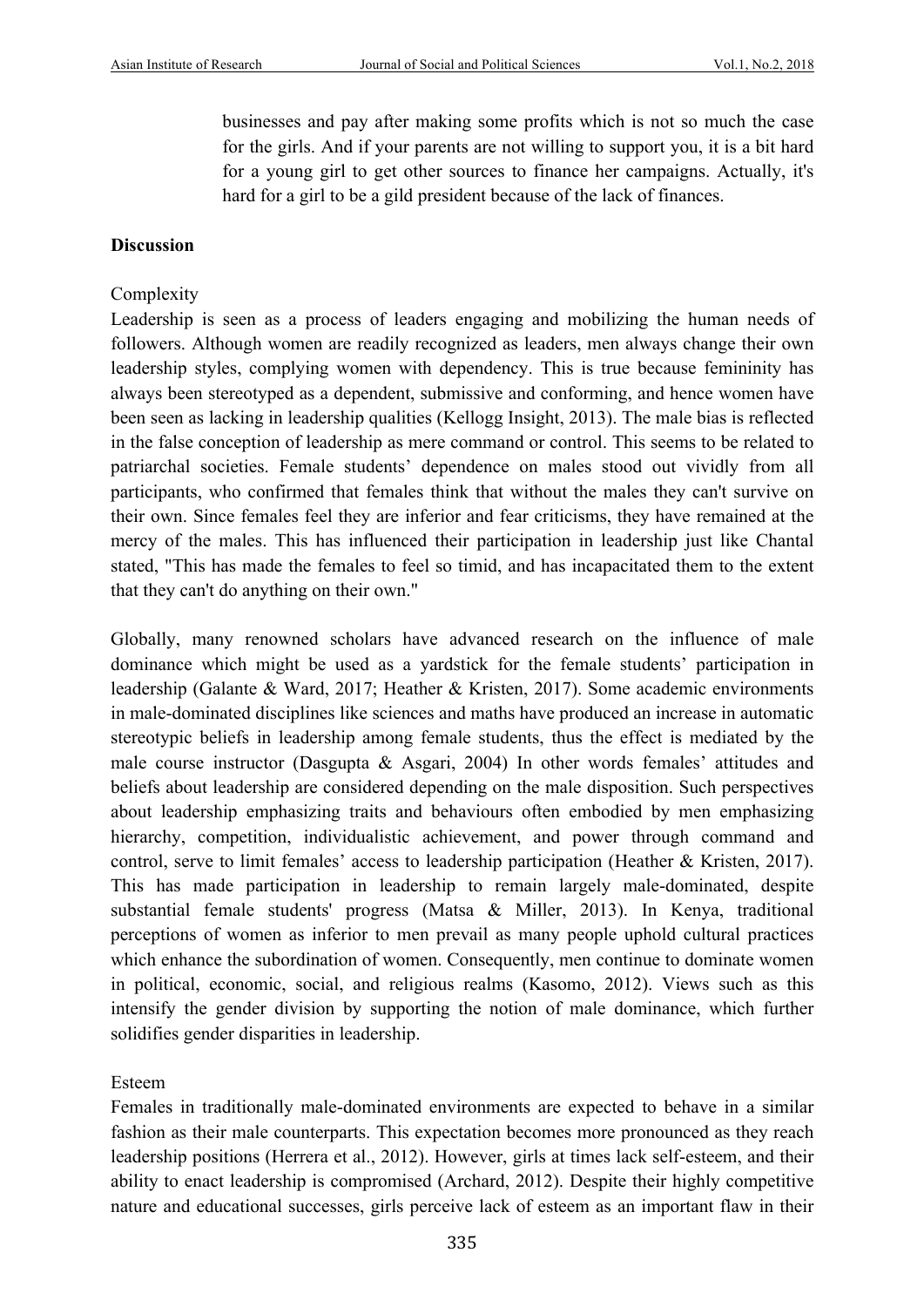capacity to become leaders (Baker, 2010). Recent research has reported a significant positive relationship between self-confidence and gender masculinity of leader emergence (Matsa & Miller, 2013). It is likely that a positive relationship between self-confidence and leader emergence indicates that both attitudes toward leadership and leadership experience are stronger predictors of leader emergence than masculine gender role. Although aspects of selfconfidence are indirectly contained in the masculinity scale, these descriptors do not fully capture the construct of self-confidence (Kolehmainen, 2014).

Self-confidence, the degree of perceived probability of success in leadership (Hyde, 2014), has been linked to gender masculinity (Bryant-Anderson & Roby, 2012; Crites et al., 2015). Hoyt et al. (2010) confirm this when they indicate that self-confidence has a substantial impact on an individual's chances of being perceived as a group's emergent leader. This means that females need more support in building esteem to feel like they can be leaders and the lack of it affects an array of other activities tied to ultimately becoming leaders. Despite several studies having linked self-esteem with masculinity leadership (Bligh et al., 2012; Northouse, 2015; Tate & Yang, 2015; Williams et al., 2014), indications show that females need to be supported in building self-esteem in order for them to believe in themselves and participate in leadership, females who identify with being leaders in school growing up, feel less esteemed to lead. Therefore, the focus should specifically be put on building their esteem and help them such that their leadership abilities can be boosted. In the Makerere University environment where the structure is still male-dominated, female's low esteem is interpreted negatively especially regarding leadership matters. Female's low esteem is also reflected in the lower levels of leadership participation (Paustian-Underdahl, Walker & Woehr, 2014). Females have failed to encourage themselves to do certain things better, because they see themselves as being low, dependent on others for everything, having no power to engage in any leadership activity, hence reject the leader identity (Zhao & Jones, 2017). Having low esteem has affected female students' participation in leadership. In support of this Felicity said, "Loss of esteem among females is mainly due to the way most boys treat the girls, they make you feel inferior that you can't measure up to them." Nevertheless, as Florence shares, being timid not only diminishes the females' ability to participate in leadership but also incapacitates thus, "the loss of esteem in girls is mainly due to the ways most boys treat them, that's why you see mostly boys are dominant in leadership."

# Strength

Gender stereotypes are especially problematic in contexts where males outnumber females, and males' views predominate in all aspects (Baitinger, 2015; Groch-Begley, 2014; McGee & Martin, 2012). The impact of men's perceptions of women leaders could be substantial and devastating simply because men so far outnumber women in leadership (De Welde, 2017; Frede & Hill, 2014; Solometo & Moss, 2013). Although the proportion of females at Makerere University has increased remarkably within the past few years, females remain vastly underrepresented in some of the Colleges. Participant Josephine confirmed that "looking at the ratio of 3:1, of course, females are fewer, even standing for such a post, they will be few. Because of their fewer numbers, it will be hard for them to get support from the opposite sex. And of course, voters give respect to those with big crowds." It's not enough to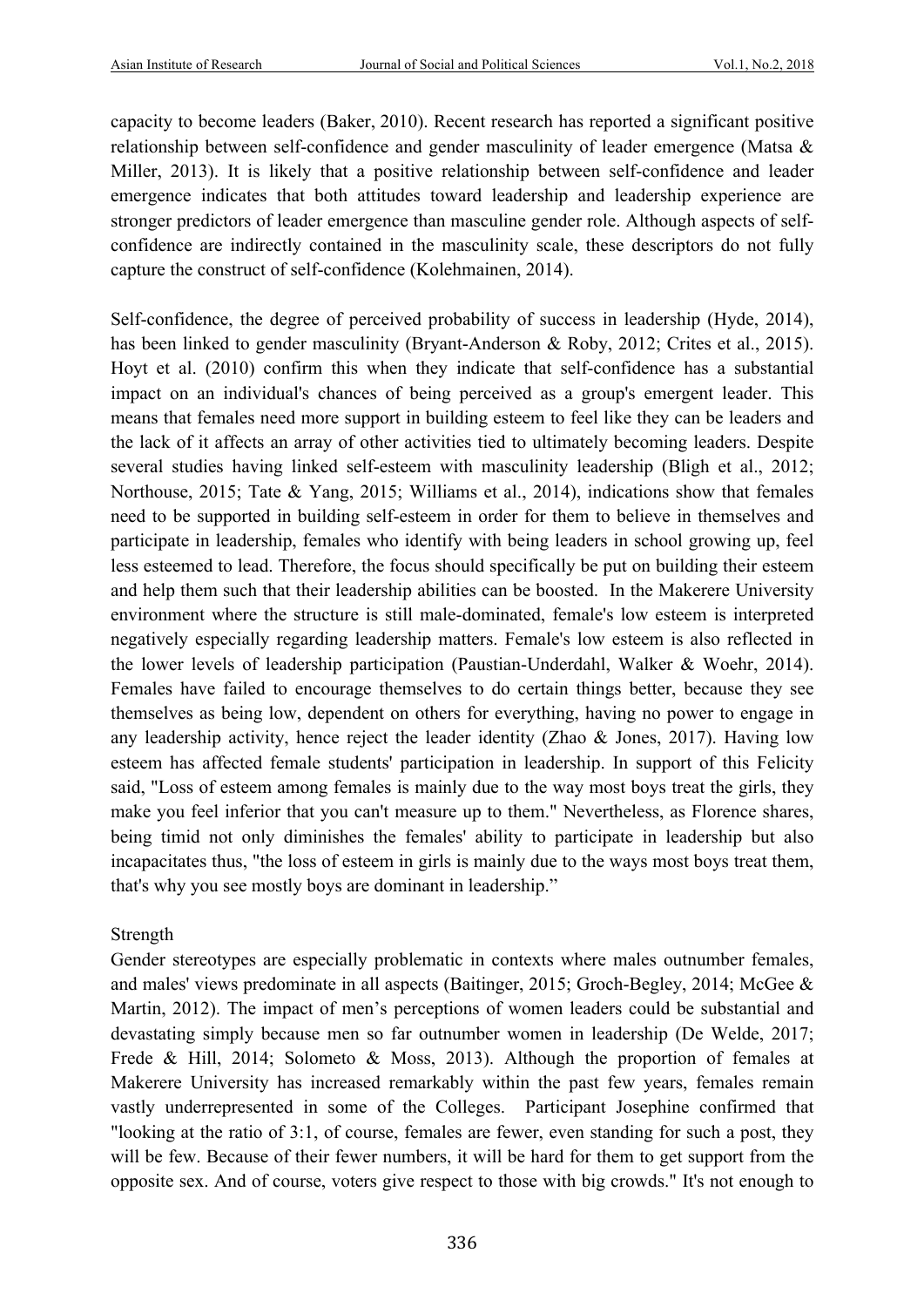be vocal and confident, but also having the assurance of the outcome of one's ventures. Females are always unsure of the outcome due to the small numbers of supporters.

# **Conclusion**

As equal members of the academic community, female students ought to equitably access opportunities for leadership in higher education institutions. However, the research done in Makerere University paints a different image. Female students' voices allude to the fact that due to male behaviors and actions plus systemic arrangements the feelings of inferiority complex by females are bred. These discourage them from aspiring for leadership positions.

The willingness and ability to lead is a result of one's self-esteem. It is also supported by their proper disposition towards leadership. Female students in many developing countries are disadvantaged by the patriarchal systems and attitudes, social stereotypes, and sexual-related mind-sets. These translate into a loss of esteem and lack of confidence to compete for particular leadership positions due to the thinking that they are reserved for males.

People and money are key external enablers of accessing leadership. In most political interactions in higher education, the contestant needs to have supporters as well as money to sustain their candidature. In the developing countries where the wake to educate the girl child is still recent, there is still less female enrolment to higher education. In the same context where a girl is still perceived as suitable for domestic chores, and not directly involved in money-making interactions, there is a much female financial dependency on males. Low female enrolment at higher education and low involvement in money-making projects also disadvantages the female pursuance of leadership in higher education.

# **Recommendations**

Although Makerere and other institutions may have policies that promote gender equality, it is important not to treat them a reserved for shelves. Implementing them to alleviate any forms of inequality in leadership makes the policies more relevant and beneficial. More policies that curb demeaning male behavior and actions need to be formulated and implemented. In addition, systems that propagate gender imbalance in seeking leadership need to be informed in order to maintain equitable pursuance for leadership. This may help to promote leadership strategies and practices by which female-integrated cultures are created and fostered

The change of mind-sets, stereotypic thinking, and patriarchal attitudes are not an overnight overhaul. More so, confidence begins from within, and the externals simply strengthen or discourage it. Female students must believe in themselves that they can lead. The esteem they maintain from within catches the attention and attracts support from others. In this relation, higher education institutions need to provide appropriate emotional support and mentorship, such that females' self-confidence and independence can be boosted in order to engage in leadership activities. In this relation, encouraging and at times appointing females to assume positions that are socially believed to be in the preserve of males may also be necessary.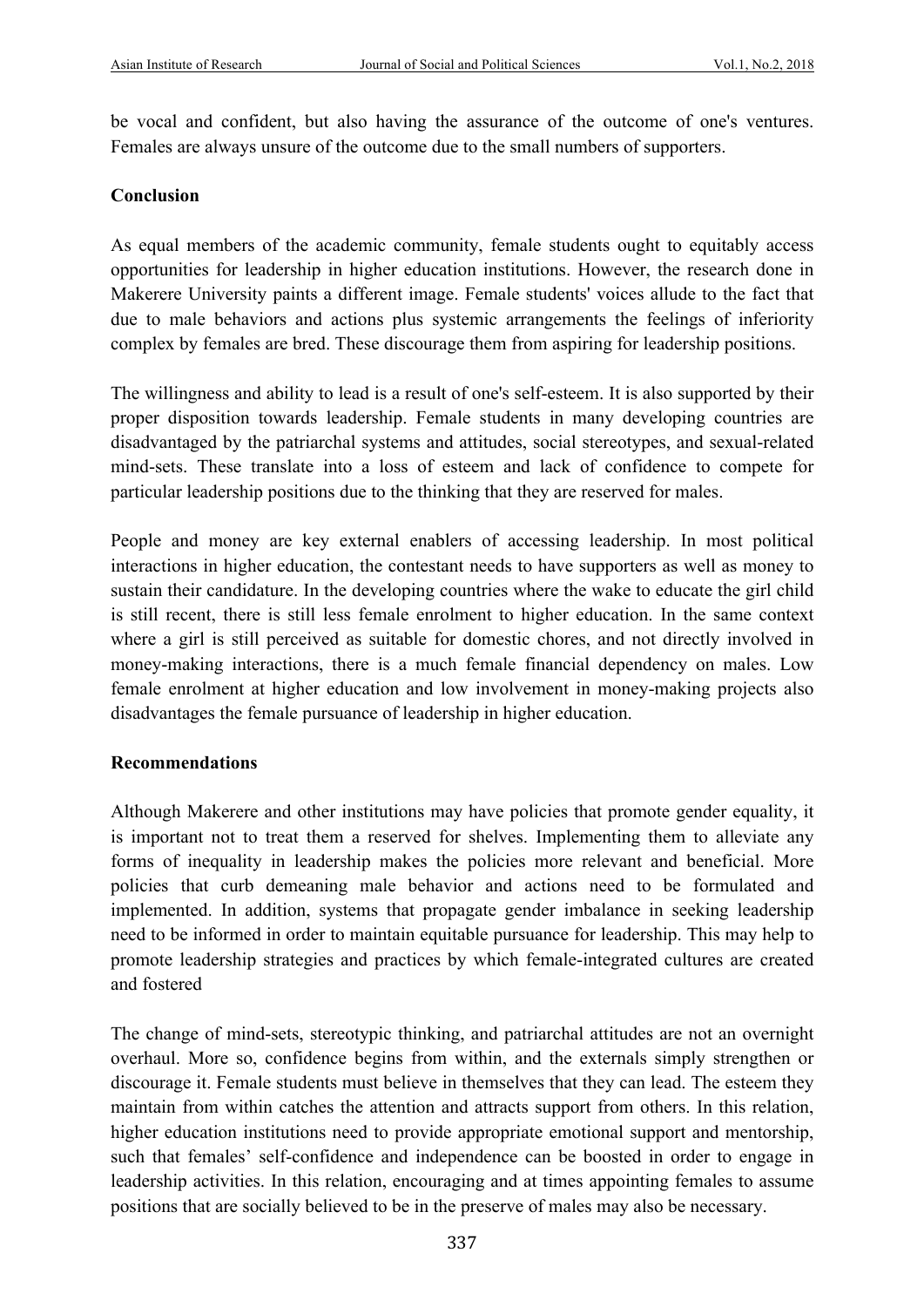There is a steady annual increase in female enrolment on higher education programmes in developing countries. It is as well important that institutions develop a leadership framework that enables to close the numeric gap between males and females which disables female's access to leadership. Nevertheless, it is incumbent on higher education institutions to run entrepreneurial workshops that encourage females to engage in money-making ventures even when undertaking the study. This may help to improve their financial ability to compete with the males equally.

#### **References**

- Anderson, A. J., Ahamd, A. S., King, E. B., Lindsey, A. P., Feyre, R. P., Ragone, S., & Kim, S. (2015). The effectiveness of three strategies to reduce the influence of bias in evaluations of female leaders*. Journal of Applied Social Psychology, 45*, 522–39.
- Archard, N. (2012). Adolescent girls and leadership: The impact of confidence, competition, and failure. *International Journal of Adolescence and Youth, 17*(4), 189-203.
- Atinaf, W., & Petros, P. (2016). Socio-economic factors affecting female students' academic performance at Institutions of higher education. Healthcare: *Current Reviews, 4*(1), 1-4.
- Bacchi, C. (2009). 'Review of *problematizing "gender equality"* by Magnusson, Eva, Malin Ronnblom and Harriet Silius, Eds,' *Nordic Journal of Feminist and Gender Research*, *17*(4), 304.
- Baitinger, G. (2015). Meet the press or meet the men? Examining women's presence in American news media. *Political Research Quarterly, 68*(3), 579-592. Retrieved from http://www.jstor.org/stable/24637795
- Baker, J. (2010). Great expectations and post-feminist accountability: Young women living up to the 'successful girls' discourse. *Gender and Education*, *22*(1), 1–15.
- Banducci, R. (2010). The effects of mother's employment on the achievement aspirations and expectations of the child. *The Personal and Guidance Journal, 46*, 263-267.
- Beaman, L., Duflo, E., Pande, R., & Topalova, P. (2012). Female leadership raises aspirations and educational attainment for girls: A policy experiment in India. *Science, 33*(6069), 582-586.
- Bligh, M. C., Schlehofer, M. M., Casad, B. J., & Gaffney, A. M. (2012). Competent enough, but would you vote for her? Gender stereotypes and media influences on perceptions of women politicians. *Journal of Applied Social Psychology, 42*(3), 560-597.
- Bong, M., Cho, C., Ahn, H. S., & Kim, H. J. (2012). Comparison of self-beliefs for predicting student motivation and achievement. *Journal of Educational Research, 105*, 336- 352.
- Britton, D., & Logan, L. (2008). Gendered organizations: Progress and prospects. *Sociology Compass 2*,107-121.
- Brown, B. C. (2011). Conscious leadership for sustainability: How leaders with late-stage action logics design and engage in sustainability initiatives. Dissertation, Fielding Graduate University, Santa Barbara
- Bryant-Anderson, R., & Roby, P. (2012). The experience of leadership: Women and men shop stewards' perspectives in ten trade unions. *Labor Studies Journal, 37*(3), 271–292.
- Burton, L. J. (2015). Underrepresentation of women in sport leadership: a review of research. *Sport Management Review, 18*(2), 155-165.
- Christofides, N. L., Hoy, M., Milla, J., & Stengos, T. (2012). *Grades aspirations and postsecondary educations outcomes*. Discussion Paper Series IZA DP No. 6867.
- Crites, S. N., Dickson, K. E., & Lorenz, A. (2015). Nurturing gender stereotypes in the face of experience: A study of leader gender, leadership style, and satisfaction. *Journal of Organizational Culture, Communications, and Conflict, 19*(1), 1–23.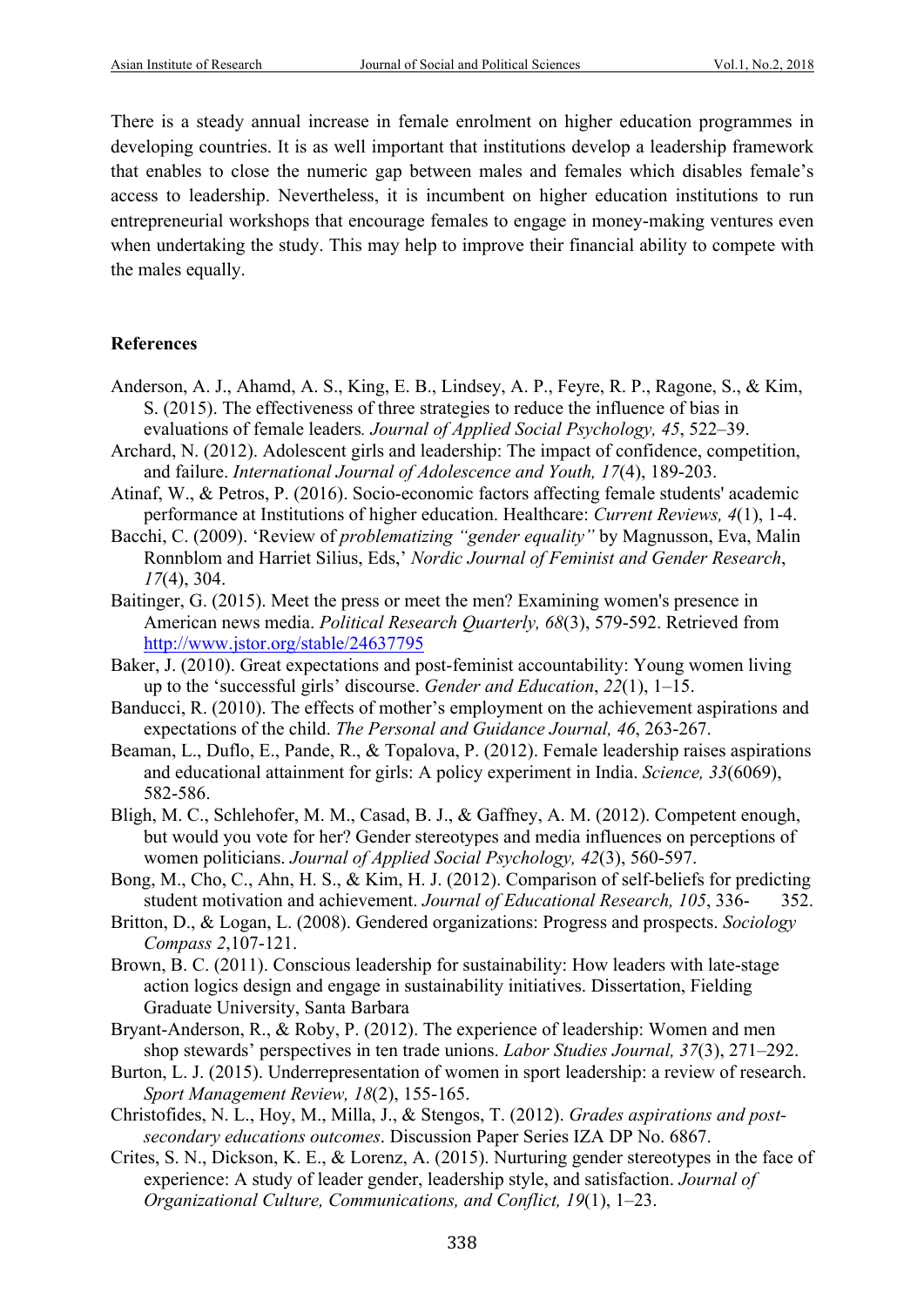Dasgupta, N., & Asgari, S. (2004). Seeing is believing: Exposure to counter stereotypic

- women leaders and its effects on the malleability of automatic gender stereotyping. *Journal of Experimental Social Psychology, 40*(5), 642-658.
- De Welde, K. (2017). "Moving the Needle on Equity and Inclusion." *Humboldt Journal of Social Relations*, *1*(39), 192-211. Retrieved from

https://digitalcommons.humboldt.edu/cgi/viewcontent.cgi?article=1023&context

- Eagly, A., Eaton, A., Rose, S. M., Riger, S., & McHugh, M. C. (2012). Feminism and psychology: Analysis of a half-century of research on women and gender. *American Psychologist*, 67(3), 211–230. Retrieved from https://doi.org/10.1037/a0027260
- Frede, B., & Hill, J. (2014). Introduction: En-gendering Islamic authority in West Africa. *Islamic Africa, 5*(2), 131-165.
- Galante, M., & Ward, R. M. (2017). Female student leaders: An examination of transformational leadership athletics and self-esteem. *Personality and Individual Difference, 106*, 157-162.
- Hammond, R. (Ed). (2015). Almanac of Institutions of Institutions of higher education 2015– 16. *Chronicle of Higher Education, 61*(43), 18, 21, 25.
- Heather, D. S., & Kristen, A. R. (2017). Gender and leadership: A call to action. *View issues TOC, 2017* (154), 83-94. Wiley online library.
- Herrera, R., Duncan, P. A., Green, M. T., & Skaggs, S. L. (2012). The effect of gender on leadership and culture. *Global Business & Organizational Excellence, 31*(2), 37-48. doi:10.1002/joe.21413.
- Hyde, J. S. (2014). Gender similarities and differences. *Annual Review of Psychology, 65*, 373–398
- Hora, E. A. (2014). Factors that affect women participation in leadership and decision making position. *Asian Journal of Humanity, Art and Literature, 1*(2), 97-118.
- Hoyt, C., Johnson, S., Murphy, S., & Skinnell, K. (2010). The impact of blatant stereotype activation and group sex-composition on female leaders. *Leadership Quarterly, 21*(5), 716–732.
- Hyde, J. S. (2014). Gender similarities and differences. *Annual Review of Psychology, 65*, 373–398.
- Kasomo, D. (2012). Factors affecting women participation in electoral politics in Africa. *International Journal of Psychology and Behavioral Sciences, 2(*3), 57-63. doi: 10.5923/j.ijpbs.20120203.01
- Kellogg Insight. (2013). Leaders do matter—But when does their gender matter, too? Kellogg Insight podcast. insight.kellogg.northwestern.edu/article/ leaders do matterbut when does their gender matter too. Retrieved from http://www.jstor.org/stable/41549338
- Klofstad, C. A., Anderson, R. C., & Peters, S. (2012). Sounds like a winner: Voice pitch influences perception of leadership capacity in both men and women. *Biological Sciences, 279*(1738), 2698-2704.
- Kolehmainen, C., Brennan, M., Filut, A., Isaac, C., & Carnes, M. (2014). Afraid of being "witchy with a 'B'": A qualitative study of how gender influences residents' experiences leading cardiopulmonary resuscitation. *Academic Medicine, 89*(9), 1276–1281.
- Lang, R., Szabo, E., Catana, G. A., Konecna, Z., & Skalova, P. (2013). Beyond participation? Leadership ideals of future managers from Central and East European Countries. *Journal of East European Management Studies, 18*(4), 482-511. Retrieved from http://www.jstor.org/stable/23608411
- Lumpkin, A. (2008). Three keys to success for principals (and their teachers). *Kappa Delta Pi Record, 45*(1), 22-25. Retrieved from http://dx.doi.org/10.1080/00228958.2008.10516527
- Manyibe, B. M., Manyibe, E. O., & Otiso, K. M. (2013). College student leadership development: An examination of pre-college leadership development of African students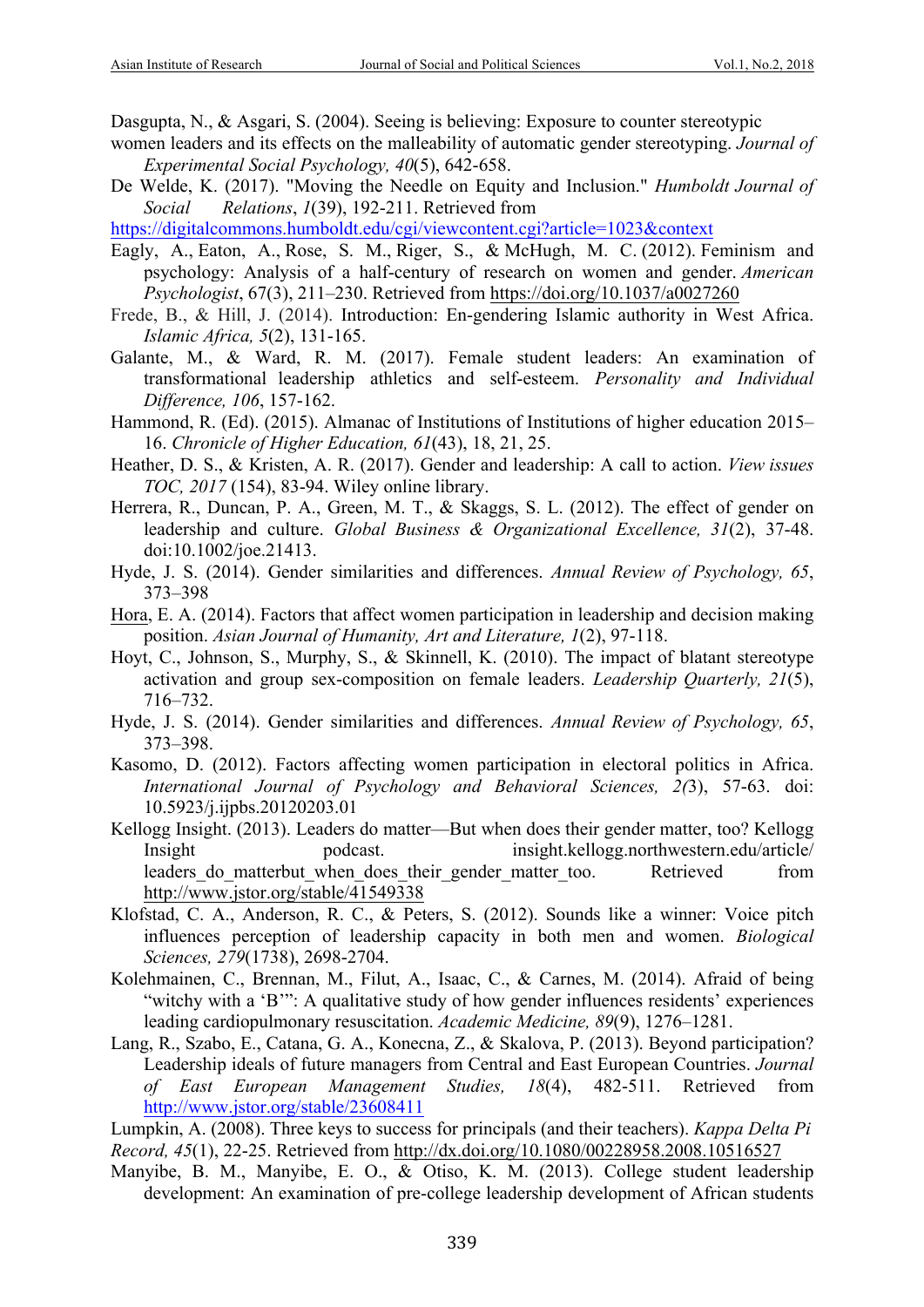in the United States. *The Journal of Negro Education, 82*(4), 422-432. Retrieved from http://www.jstor.org/stable/10.7709/jnegroeducation.82.4.0422

- Matsa, D. A., & Miller, A. R. (2013). A female style in corporate leadership? quotas. *American Economic Journal Applied Economics*, *5*(3), 136-169. doi: 10.1257/app.5.3.136
- Mburu, D. N. P. (2013). Effects of the type of school attended on students' academic Performance in Kericho and Kipkelion Districts, Kenya. *International Journal of Humanities and Social Science, 3*(4), 79.
- McGee, E. O., & Martin, D. B. (2012). "You would not believe what I have to go through to prove my intellectual value!" Stereotype management among academically successful Black mathematics and engineering students. *American Educational Research Journal, 48*(6), 1347-1389. Retrieved from http://www.jstor.org/stable/41306389
- Mendonca, G., Cheng, L. A., Melo, E. N., & Junior, J. C. F. (2014). Physical activity and social support in adolescents: a systematic review. *Health Education Research*, *29*(5), 822–839. Retrieved from https://doi.org/10.1093/her/cyu017
- Morley, L. (2013). The rules of the game: Women and the leaderist turn in institutions of higher education. *Gender Education*, *25*, 116–131.
- Morley, L. (2014). Lost leaders: women in the global academy, *Institutions of Higher Education Research & Development, 33*(1), 114-128. doi: 10.1080/07294360.2013.864611
- Mwisukha, A & Rintaugu, E. G. (2013). Insights into the under-representation of women in sports- leadership in Kenya. *International Journal of Applied Sociology, 3*(5), 102-108. doi: 10.5923/j.ijas.20130305.02
- Nicholas, J. D., & Nicholas, G. W. (2014). Perceptions of school leaders: exploring school climate data based on principal gender and student achievements. *Advancing Women in Leadership, 24*, 24-37
- Northouse, P. G. (2015). *Leadership: Theory and practice* (7th ed.). Los Angeles, CA: Sage
- Oguntoyinbo, L. (2014). Female leaders in higher education face different expectations than males. *Diverse Issues in Higher Education, 31*(8), 6.
- Onyango, D. O., Enose, M.W. Simatwa, E. M. W., & Ondigi, B. A. (2011). Factors influencing participation of women in secondary school education management in Siaya districts, Kenya. *Educational Research, 2*(9), 1513-1527.
- Paustian-Underdahl, S., Walker, L. S., & Woehr, D. J. (2014). Gender and perceptions of leadership effectiveness: A meta-analysis of contextual moderators. *Journal of Applied Psychology, 99*(6), 1129-1145. Retrieved from http://dx.doi.org/10.1037/a0036751.supp
- Rajesh, V. R., & Chandrasekaran, V. (2014). Educational aspirations of high school students. *Indian Journal of Applied Research, 4*, 4-6.
- Sawer, M and Merrindahl, A. (2014). Chapter Title: Collectivism, consensus and concepts of shared leadership in movements for social change. Book Title: Diversity in Leadership Book Subtitle: Australian women, past and present. Book Editor(s): Joy Damousi, Kim Rubenstein, Mary Tomsic. Retrieved from http://www.jstor.org/stable/j.ctt13wwvj5.18
- Schuh, S. S., Bark, H. A., Quaquebeke, N. V., Hossiep, R., Frieg, P., & Dick, R. (2014). Gender differences in leadership role occupancy: The mediating role of power motivation. *Journal of Business Ethics, 120*(3), 363-379. doi:10.1007/s10551- 013-1663- 9.
- Scott-Samuel, A. J. R., Crawshaw, P., & Oakley, A. (2015). Men behaving badly: Patriarchy, public policy and health inequalities. *International Journal of Men's Health, 14*(3), 250- 258
- Sealy, R. H. V., & Singh, V. (2009). The importance of role models and demographic context for senior women's work identity development. *International Journal of Management Reviews, 29*(2), 33-57.